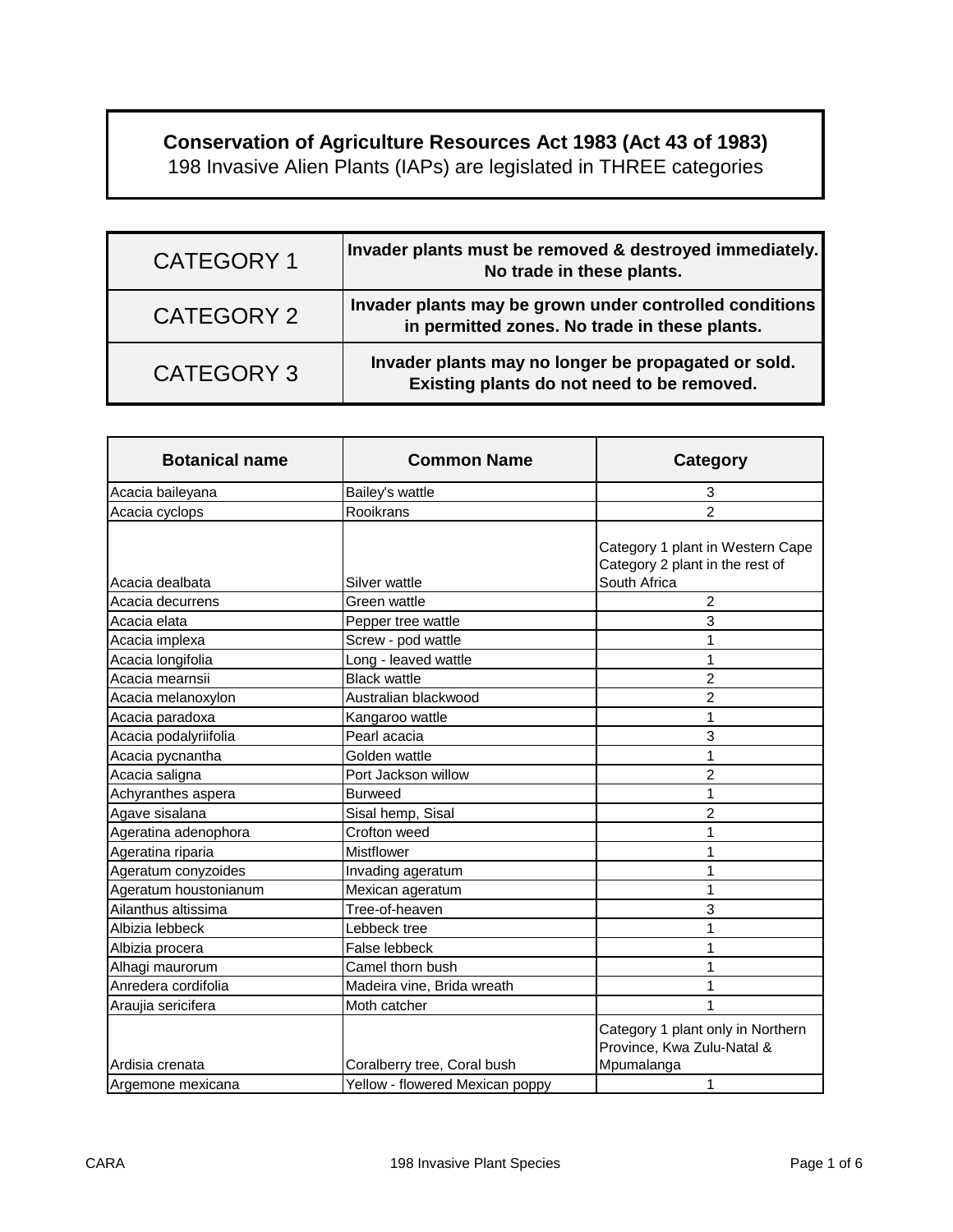| Argemone ochroleuca          | White - flowered Mexican poppy     | 1                                       |
|------------------------------|------------------------------------|-----------------------------------------|
| Arundo donax                 | Giant reed, Spanish reed           |                                         |
| Atriplex lindley             | Sponge - fruit satltbush           | 3                                       |
| Atriplex nummularia          | Old man saltbush                   | $\overline{2}$                          |
| Azolla filiculoides          | Red water fern                     | 1                                       |
| Bauhinia purpurea            | Butterfly orchid tree              | 3                                       |
| Bauhinia variegata           | Orchid tree                        | 3                                       |
| Bryophyllum delagoense       | Chandelier plant                   | 1                                       |
| Caesalpinia decapetala       | Mauritius thorn                    | 1                                       |
| Campuloclinium macrocephalum | Pom pom weed                       | 1                                       |
| Canna indica                 | Indian shot                        | 1                                       |
| Cardiospermum grandiflorum   | <b>Balloon vine</b>                | 1                                       |
| Casuarina cunninghamiana     | Beefwood                           | 2                                       |
| Casuarina equisetifolia      | Horsetail tree                     | $\overline{2}$                          |
| Cereus jamacaru              | Queen of the Night                 | 1                                       |
| Cestrum aurantiacum          | Yellow or Orange cestrum           |                                         |
| Cestrum elegans              | Crimson cestrum                    |                                         |
| Cestrum laevgatum Schtdl     | Inkberry                           | 1                                       |
| Cestrum parqui               | Chilean cestrum                    |                                         |
| Chromolaena odorata          | Triffid weed, Chromolaena          |                                         |
|                              |                                    | Category 1 plant only in the            |
|                              |                                    | Northern Province, KwaZulu-Natal        |
| Cinnamomum camphora          | Camphor tree                       | & Mpumalanga                            |
| Cirsium vulgare              | Spear thistle, Scotch thistle      |                                         |
| Convolvulus arvensis         | Field bindweed, Wild morning glory |                                         |
| Cortaderia jubata            | Pampas grass                       |                                         |
| Cortaderia selloana          | Pampas grass                       | 1                                       |
| Cotoneaster franchetii       | Coloneaster                        | 3                                       |
| Cotoneaster pannosus         | Silver - leaf cotoneaster          | 3                                       |
| Cuscuta campestris           | Common dodder                      | 1                                       |
| Cuscuta suaveolens           | Lucerne dodder                     | 1                                       |
| Cytisus monspessulanus       | Montpellier broom                  | 1                                       |
| Cytisus scoparius            | Scotch broom                       | 1                                       |
| Datura ferox                 | Large thorn apple                  | 1                                       |
| Datura innoxia               | Downy thorn apple                  | 1                                       |
| Datura stramonium            | Common thorn apple                 | 1                                       |
| Echinopsis spachiana         | Torch cactus                       | 1                                       |
| Echium plantagineum          | Patterson's curse                  | 1                                       |
| Echium vulgare               | Blue echium                        | 1                                       |
| Egeria densa                 | Dense water weed                   | 1                                       |
| Eichhornia crassipes         | Water hyacinth                     | 1                                       |
| Elodea canadensis            | Canadian water weed                | 1                                       |
| Eriobotrya japonica          | Loquat                             | 3                                       |
| Eucalyptus camaldulensis     | Red river gum                      | $\overline{2}$                          |
| Eucalyptus cladocalyx        | Sugar gum                          | $\overline{2}$                          |
| Eucalyptus diversicolor      | Karri                              | $\overline{2}$                          |
| Eucalyptus grandis           | Saligna gum, Rose gum              | $\overline{2}$                          |
|                              |                                    |                                         |
|                              |                                    | Category 1 plant in the Western<br>Cape |
|                              |                                    | Category 2 plant in the rest of         |
| Eucalyptus lehmannii         | Spider gum                         | South Africa                            |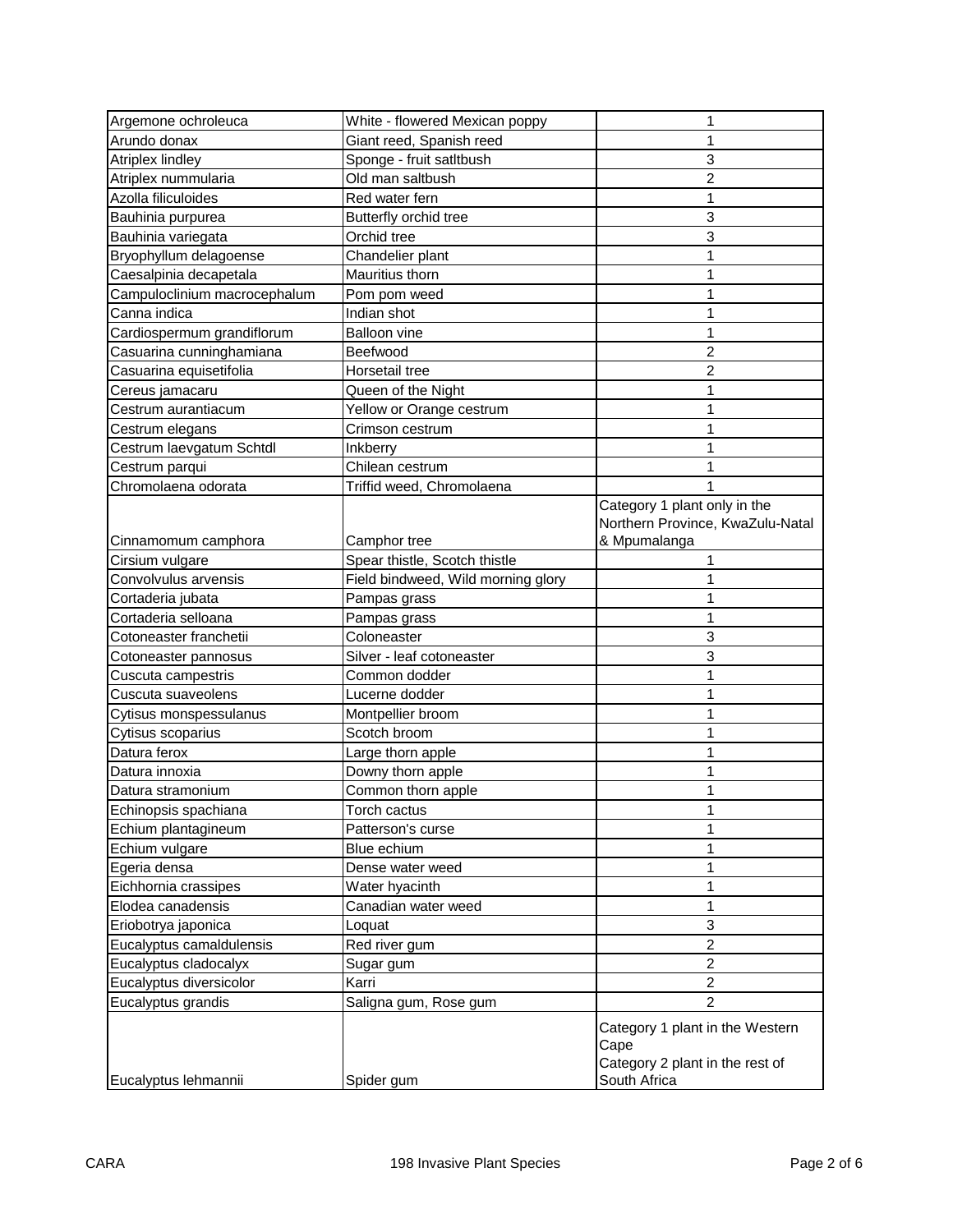| Eucalyptus paniculata                                                                                   | Grey ironbark                               | $\boldsymbol{2}$                                                                                                               |
|---------------------------------------------------------------------------------------------------------|---------------------------------------------|--------------------------------------------------------------------------------------------------------------------------------|
| Eucalyptus sideroxylon                                                                                  | Black ironbark, Red ironbark                | 2                                                                                                                              |
|                                                                                                         |                                             | Category 1 plant in the Northern<br>Province, KwaZulu-Natal and<br>Mpumalanga<br>Category 3 plant in the rest of               |
| Eugenia uniflora                                                                                        | Pitanga, Surinam cherry                     | South Africa                                                                                                                   |
| Gleditsia triacanthos                                                                                   | Honey locust, Sweet locust                  | 2                                                                                                                              |
| Grevillea robusta                                                                                       | Australian silky oak                        | 3                                                                                                                              |
| Hakea drupacea                                                                                          | Sweet hakea                                 | 1                                                                                                                              |
| Hakea gibbosa                                                                                           | Rock hakea                                  | 1                                                                                                                              |
| Hakea sericea                                                                                           | Silky hakea                                 | 1                                                                                                                              |
| Harrisia martinii                                                                                       | Moon cactus, Harrisia cactus                | 1                                                                                                                              |
| Hedychium coccineum                                                                                     | Red ginger lily                             | 1                                                                                                                              |
| Hedychium coronarium                                                                                    | White ginger lily                           | 1                                                                                                                              |
| Hedychium flavescens                                                                                    | Yellow ginger lily                          | 1                                                                                                                              |
| Hedychium gardnerianum                                                                                  | Kahili ginger lily                          | 1                                                                                                                              |
| Hypericum perforatum                                                                                    | St.Johns' wort, Tipton weed                 | $\overline{2}$                                                                                                                 |
| Ipomoea alba                                                                                            | Moonflower                                  | Category 1 plant in the Northern<br>Province, KwaZulu-Natal &<br>Mpumalanga<br>Category 3 plant in the rest of<br>South Africa |
| Ipomoea indica                                                                                          | Morning glory                               | Category 1 plant in the Northern<br>Province, KwaZulu-Natal &<br>Mpumalanga<br>Category 3 plant in the rest of<br>South Africa |
| Ipomoea purpurea                                                                                        | Morning glory                               | 3                                                                                                                              |
| Jacaranda mimosifolia                                                                                   | Jacaranda                                   | 3                                                                                                                              |
| All seed producing species or seed<br>producing hybrids of Lantana that<br>are non-indigenous to Africa | Lantana/Lantana, Tickberry, Cherry Pie      | 1                                                                                                                              |
| Lepidium                                                                                                | Pepper - cres, Hoary cardaria, White top    | 1                                                                                                                              |
| Leptospermum laevigatum                                                                                 | Australian myrtle                           |                                                                                                                                |
| Leucaena leucocephala                                                                                   | Leucaena                                    | Category 1 plant in the Western<br>Cape                                                                                        |
| Ligustrum japonicum                                                                                     | Japanese wax - leaved privet                | 3                                                                                                                              |
| Ligustrum lucidum                                                                                       | Chinese wax - leaved privet                 | 3                                                                                                                              |
| Ligustrum ovalifolium                                                                                   | Californian privet                          | 3                                                                                                                              |
| Ligustrum sinense                                                                                       | Chinese privet                              | 3                                                                                                                              |
| Ligustrum vulgare                                                                                       | Common privet                               | 3                                                                                                                              |
| Lilium formosanum                                                                                       | St Joseph's lily, Trumpet lily, Formosa lil | 3                                                                                                                              |
| Litsea glutinosa                                                                                        | Indian laurel                               | 1                                                                                                                              |
| Lyrthrum salicaria                                                                                      | Purple loosestrife                          | 1                                                                                                                              |
| Macfadyena unguis-cati                                                                                  | Cat's claw creeper                          | 1                                                                                                                              |
| Melia azedarach                                                                                         | "Syringa", Persian lilac                    | 3                                                                                                                              |
| Metrosideros excelsa                                                                                    | New Zealand christmas tree                  | 3                                                                                                                              |
| Mimosa pigra                                                                                            | Giant sensitive plant                       | 3                                                                                                                              |
| Montanoa hibiscifolia                                                                                   | Tree daisy                                  | 1                                                                                                                              |
| Morus alba                                                                                              | White mulberry, Common mulberry             | 3                                                                                                                              |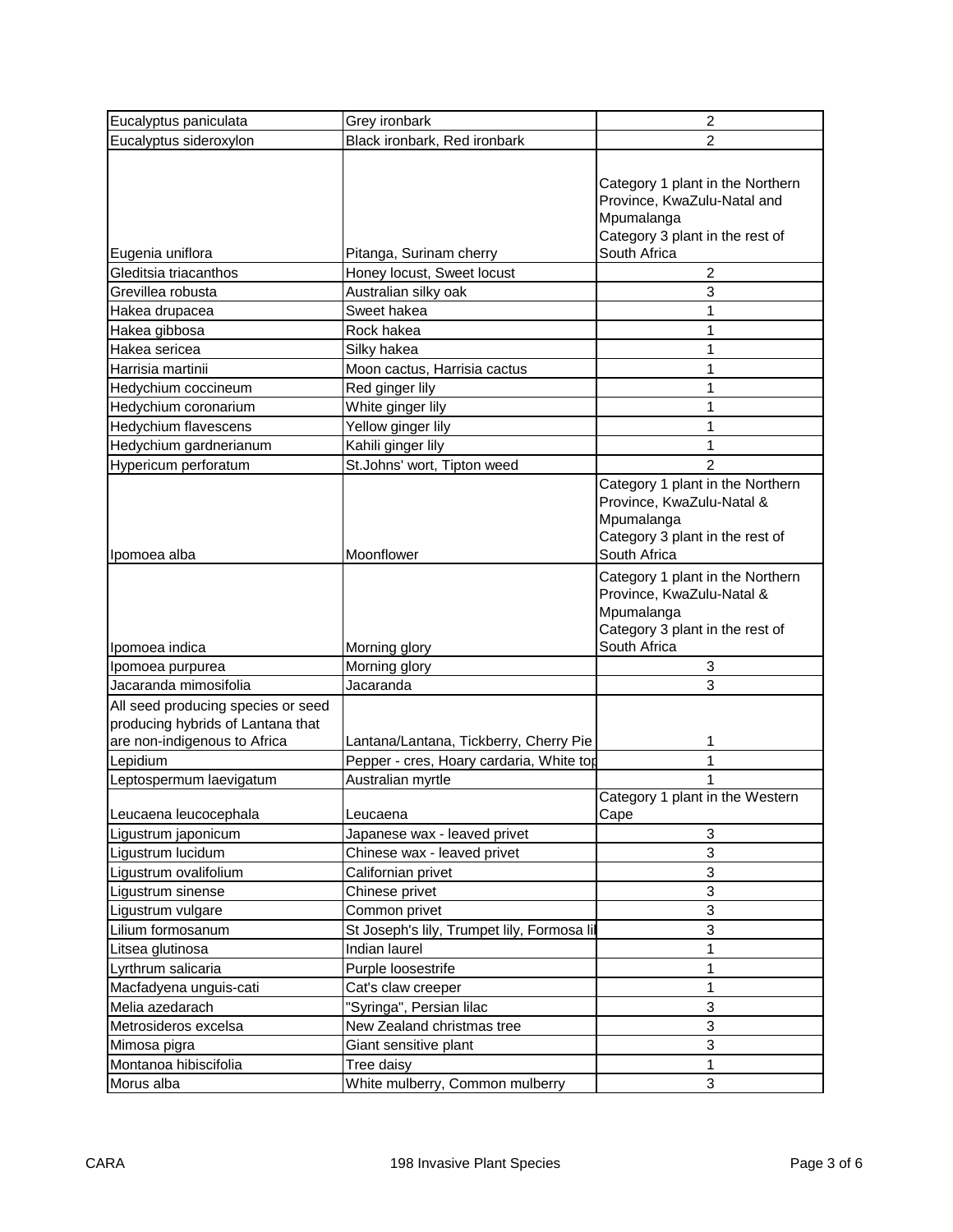| Myoporum tenuifolium     | Manatoka                                 | 3              |
|--------------------------|------------------------------------------|----------------|
| Myriophylum aquaticum    | Parrot's feather                         | 1              |
| Myriophyllum spicatum    | Spiked water - milfoil                   | 1              |
| Nassella tenuissima      | White tussock                            | 1              |
| Nassella trichotoma      | Nassella tussock                         | 1              |
| Nephrolepis exaltata     | Sword fern                               | 3              |
| Nerium oleander          | Oleander                                 | 1              |
| Nicotiana glauca         | Wild tobacco                             | 1              |
| Opuntia aurantiaca       | Jointed cactus                           | 1              |
| Opuntia exaltata         | Long spine cactus                        | 1              |
| Opuntia                  | Mission prickly pear, Sweet prickly pear | 1              |
|                          | Large flowered prickly pear,             |                |
| Opuntia humifusa         | Creeping prickly pear                    |                |
|                          | Imbricate cactus,                        |                |
| Opuntia imbricata        | Imbricate prickly pear                   | 1              |
| Opuntia lindheimeri      | Small round - leaved prickly pear        | 1              |
|                          | Cochineal prickly pear,                  |                |
| Opuntia monacantha       | Drooping prickly pear                    | 1              |
| Opuntia rosea            | Rosea cactus                             | 1              |
|                          | Saucepan cactus,                         |                |
| Opuntia spinulifera      | Large roundleaved prickly pear           | 1              |
| Opuntia stricta          | Pest pear of Australia                   | 1              |
|                          | Lesser broomrape,                        |                |
| Orobanche minor          | Clover broomrape                         | 1              |
| Paraserianthes lophantha | Austalian Albizia, Stink bean            | 1              |
| Parthenium hysterophorus | Parthenium                               | 1              |
| Passiflora caerulea      | Blue passion flower                      | 1              |
| Passiflora molissima     | Banana poka, Bandadilla                  | 1              |
| Passiflora suberosa      | Devil's pumpkin, Indigo berry            | 1              |
| Passiflora subpeltata    | Grandina                                 | 1              |
| Pennisetum setaceum      | Fountain grass                           | 1              |
| Pennisetum villosum      | Feathertop                               | 1              |
| Pereskia aculeata        | Pereskia/Barbados gooseberry             | 1              |
| Phytolacca dioica        | Belhambra                                | 3              |
| Pinus canariensis        | Canary den                               | $\overline{c}$ |
| Pinus elliotti           | Slash pine                               | $\overline{2}$ |
| Pinus halepensis         | Aleppo pine                              | $\overline{2}$ |
| Pinus patula             | Patula pine                              | $\overline{2}$ |
| Pinus pinaster           | Cluster pine                             | $\overline{2}$ |
| Pinus radiata            | Radiata pine, Monterey pine              | $\overline{a}$ |
|                          | Chir pine,                               |                |
| Pinus roxburghii         | longifolia pine                          | 2              |
| Pinus taeda              | Loblolly pine                            | $\overline{2}$ |
| Pistia stratiotes        | Water lettuce                            | 1              |
|                          | Australian cheesewood,                   |                |
| Pittosporum undulatum    | Sweet pittospormum                       | 1              |
|                          | Abyssinian' coleus,                      |                |
| Plectranthus comosus     | Wooly plectranthus                       | 3              |
| Pontederia cordata       | Pickerel weed                            | 3              |
| Populus alba             | White popular                            | $\overline{2}$ |
|                          | Grey popular,                            |                |
| Populus x canescens      | Matchwood popular                        | 2              |
| Prosopis glandulosa      | Honey mesquite                           | $\overline{2}$ |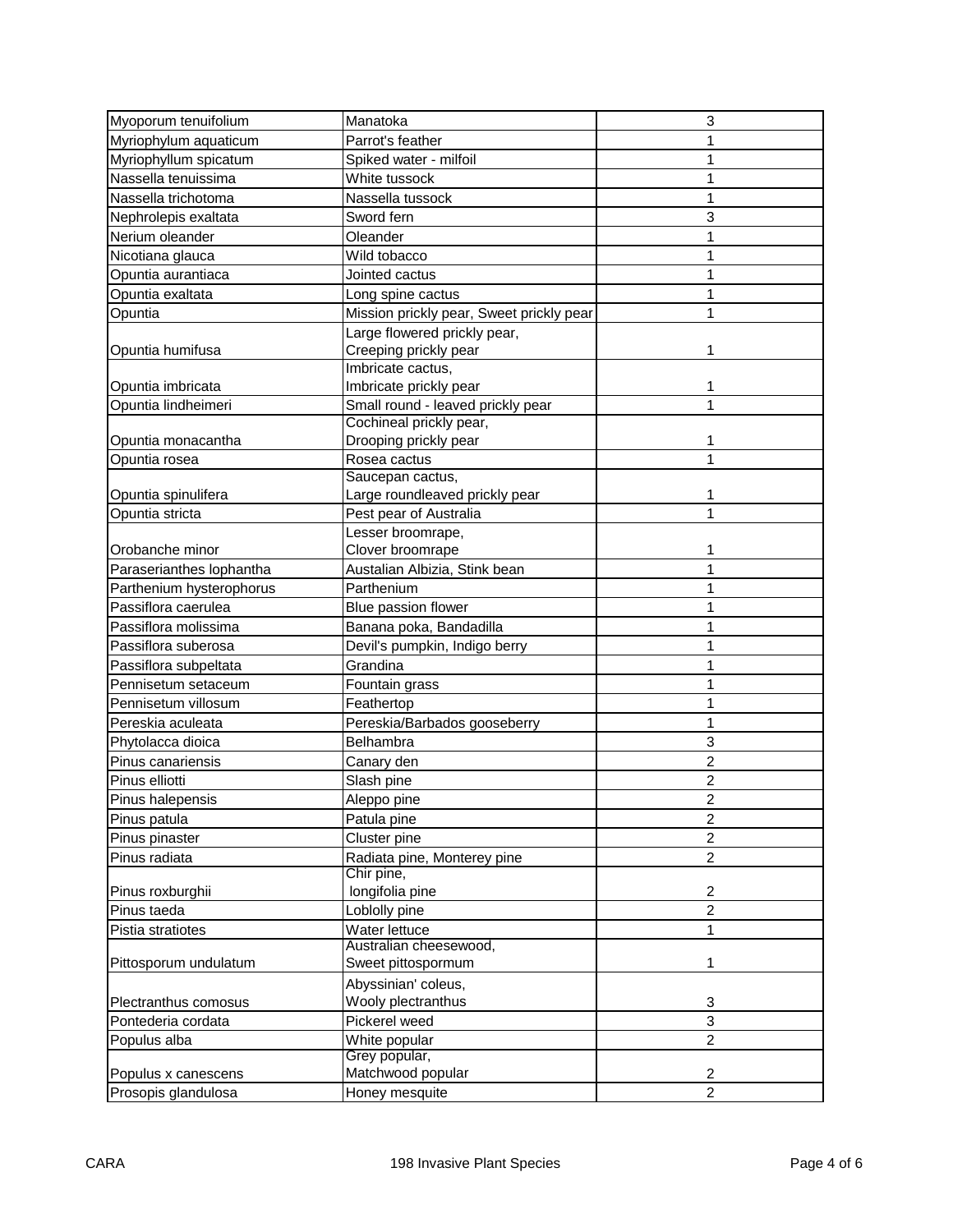| Proposis velutina              | Velvet mesquite                              | $\overline{c}$                    |
|--------------------------------|----------------------------------------------|-----------------------------------|
| Psidium cattleianum            | Strawberry guava                             | 3                                 |
| Psidium guajava                | Guava                                        | $\overline{2}$                    |
| Psidium guineense              | Brazilian guava                              | 3                                 |
| Psidium x durbanensis          | Durban guava                                 | 1                                 |
| Pueraria lobata                | Kudu vine                                    | 1                                 |
| Pyrancantha angustifolia       | Yellow firethorn                             | 3                                 |
| Pyrancantha crenulata          | Himalayan firethorn                          | 3                                 |
| Rhus succedanea                | Wax tree                                     | 1                                 |
| Ricinus communis               | Castor - oil plant                           | 2                                 |
| <b>Rivina humilis</b>          | Rivina, Bloodberry                           | 1                                 |
| Robinia pseudoacacia           | <b>Black locust</b>                          | $\overline{2}$                    |
| Rorippa nasturtium - aquaticum | Watercress                                   | $\overline{2}$                    |
|                                | Eglantine,                                   |                                   |
| Rosa rubiginosa                | Sweetbriar                                   | 1                                 |
| Rubus cuneifolius              | American bramble                             | 1                                 |
| Rubus fruticosus               | European blackberry                          | 2                                 |
| Salix babylonica               | Weeping willow                               | $\overline{c}$                    |
| Salix fragilis                 | Crack or brittle willow                      | $\overline{2}$                    |
| Salvinia molesta               | Kariba weed                                  | 1                                 |
|                                |                                              |                                   |
|                                |                                              | Category 1 in KwaZulu-Natal       |
|                                |                                              | Category 3 in the rest of South   |
| Schinus terebinthifolius       | Brazilian pepper tree                        | Africa                            |
| Senna bicapsularis             | Rambling cassia                              | 3                                 |
| Senna didymobotrya             | Peanut butter cassia                         | 3                                 |
| Senna pendule                  |                                              | 3                                 |
| Sesbania punicea               | Red sesbania                                 | 1                                 |
| Solanum elaeagnifolium         | Silver-leaf bitter apple                     | 1                                 |
| Solanum mauritianum            | <b>Bugweed</b>                               | 1                                 |
| Solanum seaforthianum          | Potato creeper                               | 1                                 |
| Solanum sisymbriifolium        | Wild tomato, Dense -<br>thorned bitter apple | 2                                 |
| Sorghum halepense              | Johnson grass, Aleppo grass                  | $\overline{2}$                    |
| Spartium junceum               | Spanish broom                                | 1                                 |
| Syzygium cumini                | Jambolan                                     | 3                                 |
|                                |                                              | 3                                 |
| Syzygium jambos                | Rose apple                                   | Category 1 plant in the Northern, |
|                                |                                              | Western and Eastern Cape          |
|                                |                                              | Category 3 plant in the rest of   |
| Tamarix chinensis              | Chinese tamarisk                             | South Africa                      |
|                                |                                              | Category 1 plant in the Northern, |
|                                |                                              | Western and Eastern Cape          |
|                                |                                              | Category 3 plant in the rest of   |
| Tamarix ramosissima            | Pink tamarisk                                | South Africa                      |
| Tecoma stans                   | Yellow bells                                 | 1                                 |
|                                |                                              | Category 1 in KwaZulu-Natal       |
|                                |                                              | Category 3 in the rest of South   |
| Thelechitonia trilobata        | Singapore daisy                              | Africa                            |
| Thevetia                       | Yellow oleander                              | 1                                 |
| Tipuana tipu                   | Tipu tree                                    | 3                                 |
| Tithonia diversifolia          | Mexican sunflower                            | 1                                 |
| Tithonia rotundifolia          | Red sunflower                                | 1                                 |